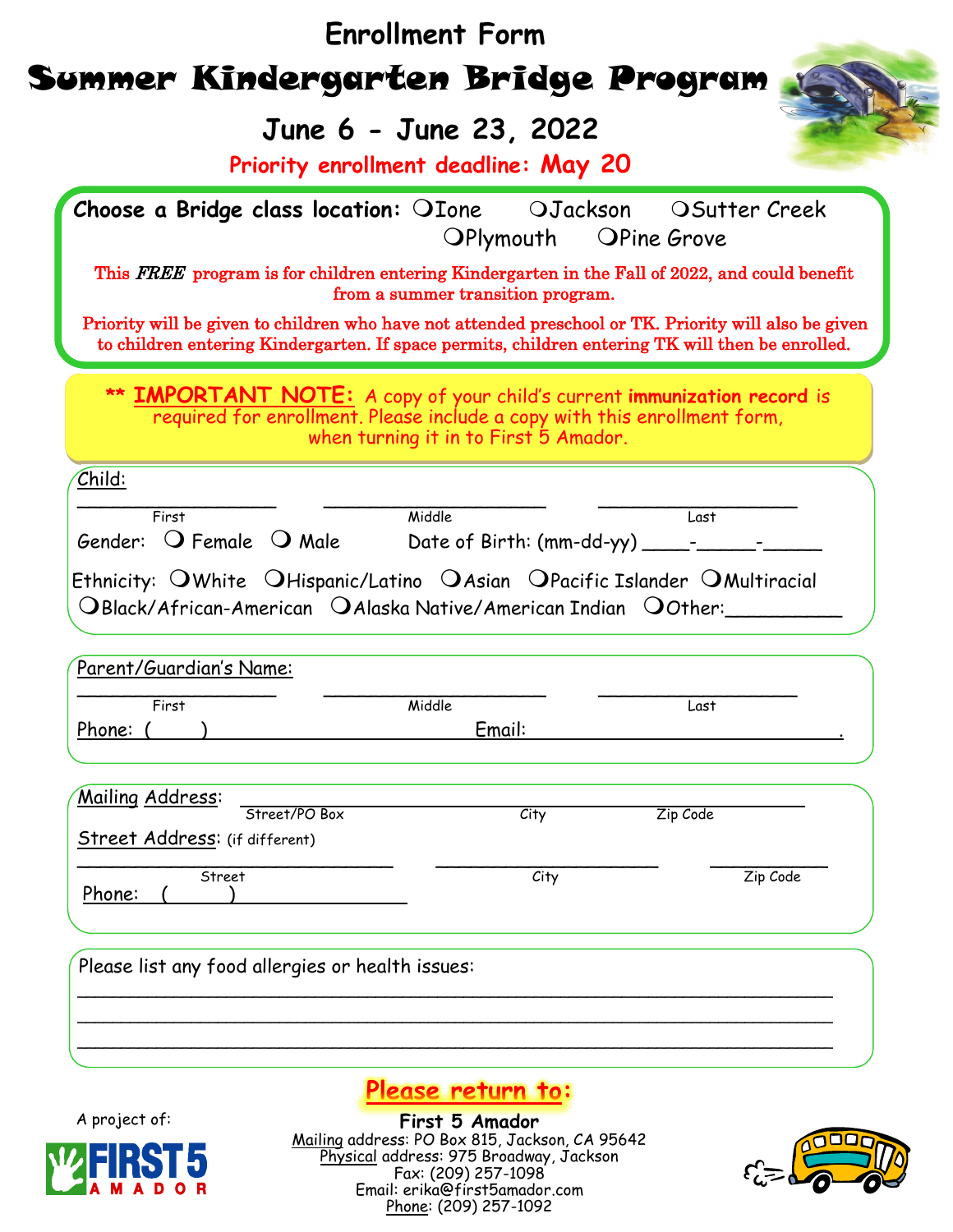| <u> 1980 - Johann Barbara, martin da basar da basar da basar da basar da basar da basar da basar da basar da basa</u> | <u> 1989 - Johann Harry Harry Harry Harry Harry Harry Harry Harry Harry Harry Harry Harry Harry Harry Harry Harry</u>                                           |
|-----------------------------------------------------------------------------------------------------------------------|-----------------------------------------------------------------------------------------------------------------------------------------------------------------|
|                                                                                                                       |                                                                                                                                                                 |
|                                                                                                                       |                                                                                                                                                                 |
| What language does the child/family speak most at home?<br>$\bigcirc$ English $\bigcirc$ Spanish $\bigcirc$ Other:    |                                                                                                                                                                 |
| Are you interested in Spanish or English classes for yourself?                                                        |                                                                                                                                                                 |
| OYes Circle one: Spanish / English ONo                                                                                |                                                                                                                                                                 |
|                                                                                                                       |                                                                                                                                                                 |
|                                                                                                                       |                                                                                                                                                                 |
|                                                                                                                       | Is there a place, other than an emergency room, where you take your child when<br>he/she is sick or you need advice about his/her health (doctor, clinic, etc)? |
| Do you have any kind of health insurance?                                                                             |                                                                                                                                                                 |
|                                                                                                                       | $\bigcirc$ Medi-Cal $\bigcirc$ Covered California $\bigcirc$ Private Insurance $\bigcirc$ Other: ______ $\bigcirc$ None                                         |
|                                                                                                                       |                                                                                                                                                                 |
|                                                                                                                       | Which is closest to your family's total income last year? (Answering this question is                                                                           |
|                                                                                                                       | optional, but it helps us with grants and funding for this FREE program)<br>○\$10,000 or less 0\$10,001 to \$20,000 0\$20,001 to \$30,000 0\$30,001 to \$40,000 |
|                                                                                                                       | ○\$40,001 to \$50,000 ○\$50,001 to \$60,000 ○\$60,001 to \$70,000 ○\$70,001 to \$80,000                                                                         |
| O\$80,001 or above ODon't know/Decline                                                                                |                                                                                                                                                                 |
|                                                                                                                       |                                                                                                                                                                 |
|                                                                                                                       | Has your child received all of the recommended vaccines for his/her age? $\bigcirc$ Yes $\bigcirc$ No                                                           |
| Does anyone in your household smoke? OYes ONo                                                                         |                                                                                                                                                                 |
|                                                                                                                       | If yes, would you or anyone in your family be interested in smoking cessation                                                                                   |
| classes, if offered?                                                                                                  |                                                                                                                                                                 |
| Oyes ONo                                                                                                              |                                                                                                                                                                 |
|                                                                                                                       |                                                                                                                                                                 |
|                                                                                                                       | Has a doctor or other health professional ever told you that your child has a                                                                                   |
|                                                                                                                       | developmental delay, special need, or disability? (check all that apply)                                                                                        |
|                                                                                                                       | $\bigcirc$ Emotional Disturbance $\hspace{1cm}$ $\bigcirc$ Specific Learning Disability $\hspace{1cm}$                                                          |
| $\bigcup$ Autism                                                                                                      | O Speech Impairment                                                                                                                                             |
| $\bigcirc$ Hearing Impairment $\bigcirc$ Visual Impairment                                                            |                                                                                                                                                                 |
|                                                                                                                       |                                                                                                                                                                 |
|                                                                                                                       | Does your child have an IEP? $O$ Yes $O$ No - If yes, what kind of need is the IEP                                                                              |
|                                                                                                                       |                                                                                                                                                                 |
|                                                                                                                       | If your child has an IEP, will they be attending with a one-on-one Aide? $\bigcirc$ Yes $\bigcirc$ No                                                           |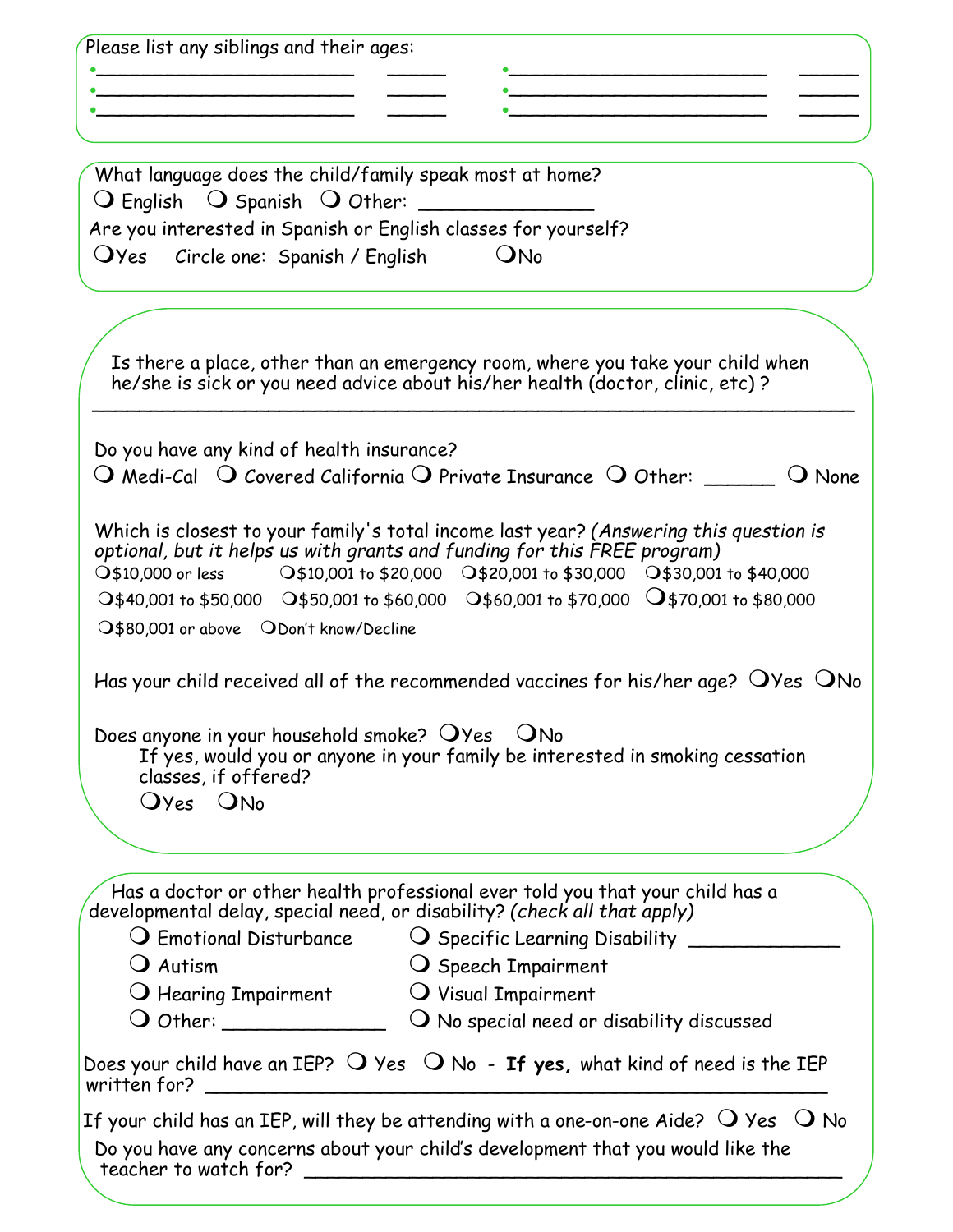

|          | What do you think your child would like the teacher to know about him/her?                 |
|----------|--------------------------------------------------------------------------------------------|
|          | Did your child attend a preschool for more than 6 months? $OYes$ $ONo$                     |
|          | Did your child attend day care? $OYes$ $ONo$<br>If yes, which one, and for how long? _____ |
| Oyes ONo | Did your child attend Transitional Kindergarten (TK) at an elementary school?              |
|          | Which school will your child attend for Kindergarten? __________                           |
|          | When your child is happy, how does she/he show it? _____________________________           |

### **Classroom Parent Participation:**

We welcome parents to volunteer in the classroom, IF they have been fingerprint and TB test-cleared **by First 5 Amador, first.** It is important for your child to be able to be away from you, so it is not a good idea to plan to volunteer every day. However, help in the classroom is always welcome. It is also a good idea to come into the classroom and see the wonderful things that happen inside! Please talk to your Bridge teacher about helping out in the classroom and coming to observe. To be fingerprinted, contact First 5 Amador before the Bridge Program begins, at 209-257-1092.

How did you find out about the Kindergarten Bridge Program? \_\_\_\_\_\_\_\_\_\_\_\_\_\_\_\_\_\_\_\_



\_\_\_\_\_\_\_\_\_\_\_\_\_\_\_\_\_\_\_\_\_\_\_\_\_\_\_\_\_\_\_\_\_\_\_\_\_\_\_\_\_\_\_\_\_\_\_\_\_\_\_\_\_\_\_\_\_\_\_\_\_\_\_\_\_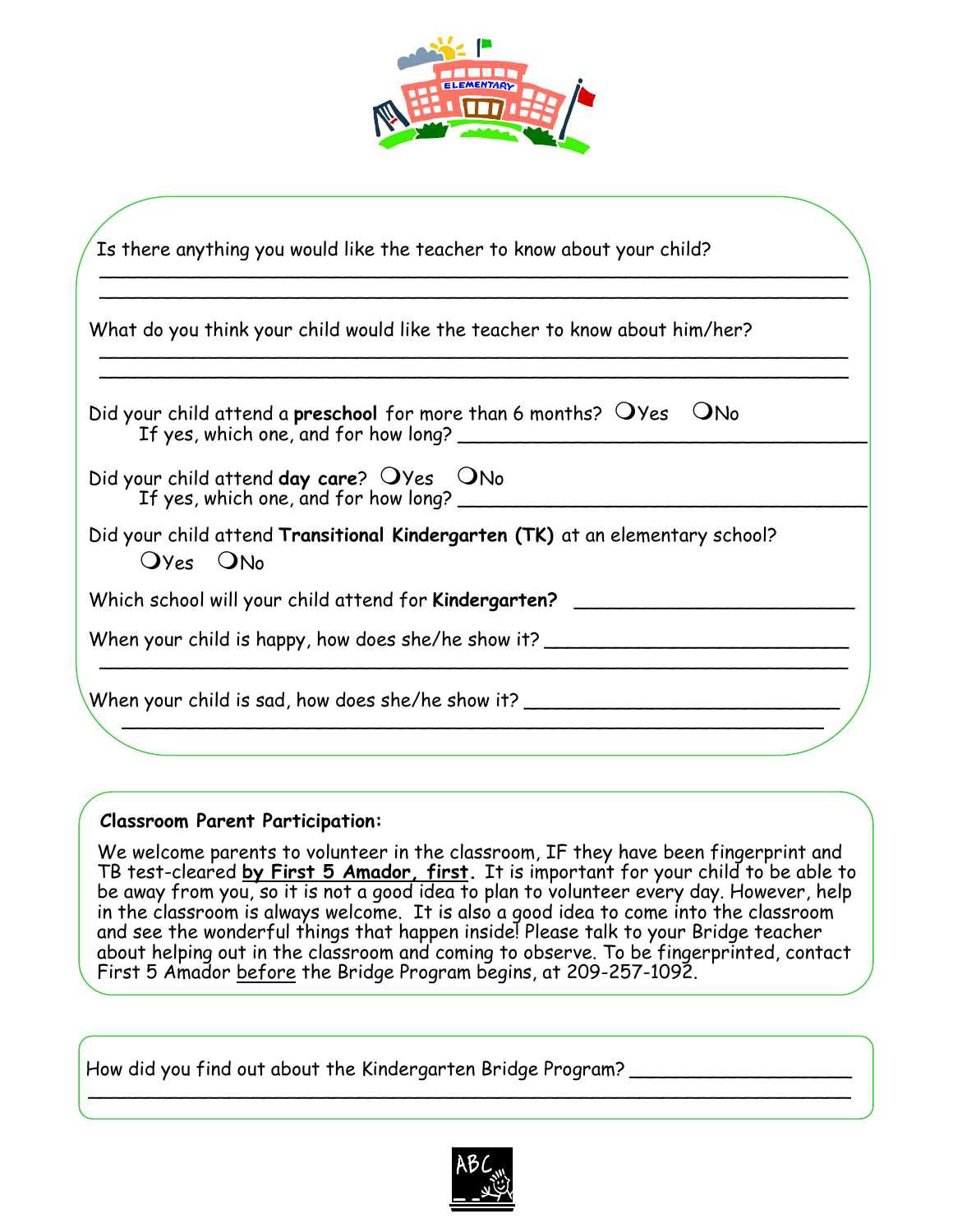

# **CHILD PHOTO RELEASE FORM**

*First 5 Amador, PO Box 815, Jackson, CA 95642 (209) 257-1092*

I hereby grant to you and anyone designated by you and their licensees and assigns the right to photograph and/or film my child, \_\_\_\_\_\_\_\_\_\_\_\_\_\_\_\_\_\_\_\_\_\_\_\_\_\_\_\_\_\_\_\_\_\_\_\_\_\_\_\_\_\_\_ *(child's full name)*, in connection with First 5 Amador and the Kindergarten Bridge Program during June 2022, and to use the photography and/or film so obtained as any such party may elect.

I agree that said photograph(s), film, and written comments are and shall be your sole and exclusive property in perpetuity for all purposes throughout the world including, but not limited to the manufacture, distribution, exhibition and sale of motion pictures for non-commercial use, for purposes of still photographs, postcards, albums and similar products as you or anyone designated by you may select without liability or obligation to me. I agree that I will not assert any claim or action against you or your successors, licensees or assigns or anyone designated by you to use such photography, film, recordings and written comments on the grounds that anything performed therein or in the advertising, or publicity in connection therewith violates my child's rights of privacy or violates any other rights. I realize that you are relying on my agreement and grant of rights contained above and that he/she would not be photographed or filmed but for my execution of this instrument.

I hereby waive any right to inspection or approval of any use thereof and irrevocably release you and all other parties from any liability (whether for compensation or otherwise) arising out of or in connection with the use of my child's name, likeness, and/or comments. I hereby release First 5 Amador, its subsidiaries, affiliates, successors, and assigns together with their officers, directors, employees, representatives, agencies, and licensees from any liability in connection with any use of these images.

 $\mathcal{L}_\text{max}$ Signature of Parent or Guardian Name of Parent or Guardian (Print)

Address City, State, Zip Code

**ASSESSMENT RELEASE FORM**

*First 5 Amador, PO Box 815, Jackson, CA 95642 (209) 257-1092*

I hereby agree to the release of the kindergarten readiness assessments done on my child, \_\_\_\_\_\_\_\_\_\_\_\_\_\_\_\_\_\_\_\_\_\_\_\_\_\_\_\_\_\_\_\_\_\_\_\_\_\_\_\_\_\_\_ *(child's full name)*, in connection with the First 5 Amador Kindergarten Bridge Program, during June 2022. These assessments will help your child's Kindergarten teacher have a better sense of where they are developmentally upon entering school, and will only be given to Amador County School District personnel.

 $\mathcal{L}_\mathcal{L} = \{ \mathcal{L}_\mathcal{L} = \{ \mathcal{L}_\mathcal{L} = \{ \mathcal{L}_\mathcal{L} = \{ \mathcal{L}_\mathcal{L} = \{ \mathcal{L}_\mathcal{L} = \{ \mathcal{L}_\mathcal{L} = \{ \mathcal{L}_\mathcal{L} = \{ \mathcal{L}_\mathcal{L} = \{ \mathcal{L}_\mathcal{L} = \{ \mathcal{L}_\mathcal{L} = \{ \mathcal{L}_\mathcal{L} = \{ \mathcal{L}_\mathcal{L} = \{ \mathcal{L}_\mathcal{L} = \{ \mathcal{L}_\mathcal{$ Signature of Parent or Guardian Name of Parent or Guardian (Print)

Address City, State, Zip Code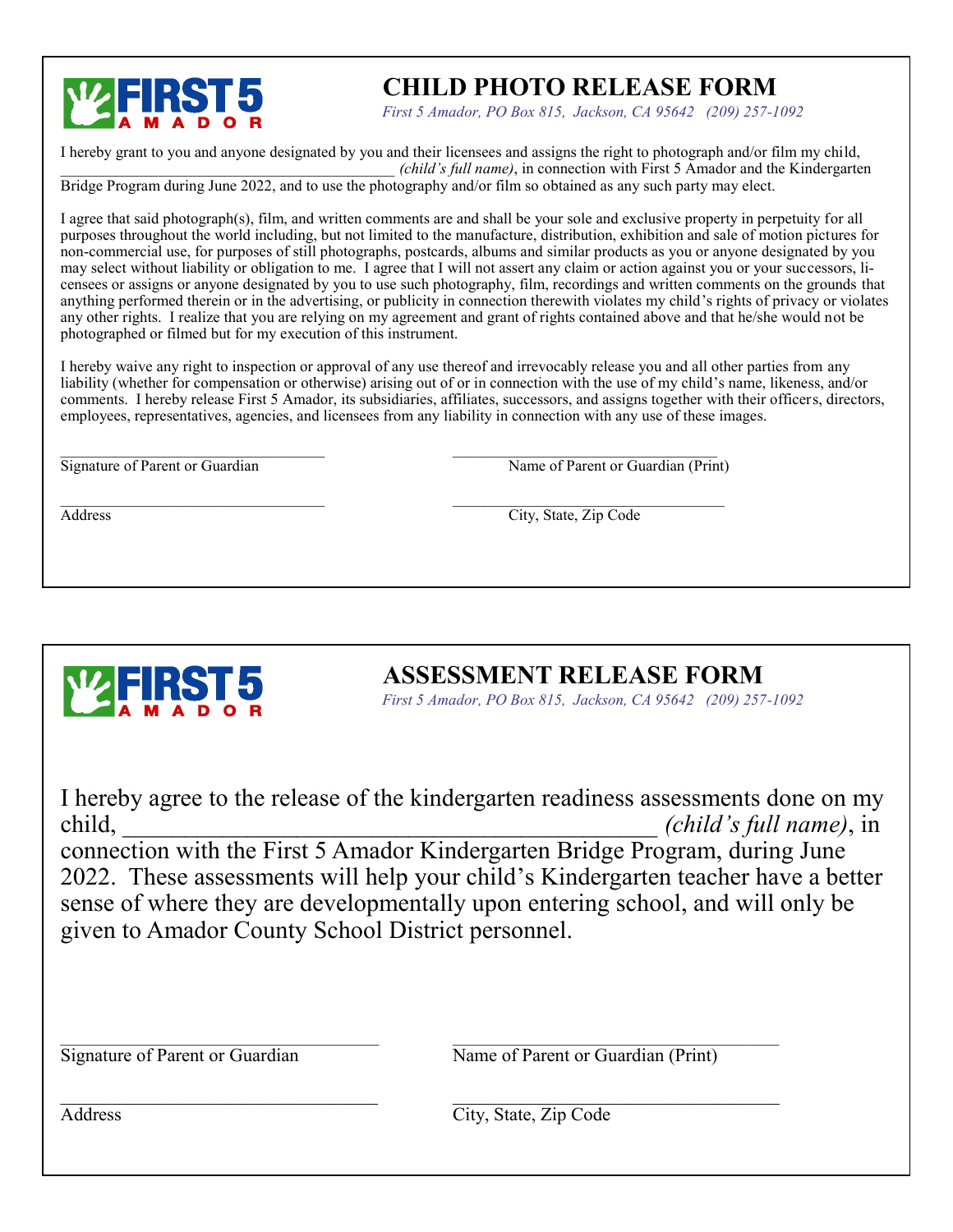

### **Emergency Information Please Print All Items**

| Child's full legal name |       |             |                     |  |
|-------------------------|-------|-------------|---------------------|--|
|                         | First | Middle      | $L$ as <sup>+</sup> |  |
| Birth Date (Mo/Day/Yr)  |       | $\Box$ Male | $\Box$ Female       |  |
| Mailing Address         |       | City        |                     |  |
| Physical Address        |       | City        |                     |  |

**Child lives with**: (Check all applicable)  $\Box$  Mother  $\Box$  Father  $\Box$  Stepmother  $\Box$  Stepfather  $\Box$  Grandparents  $\Box$  Other: If parents are divorced or separated, to whom has the court granted physical custody? \_\_\_\_\_\_\_\_\_\_\_\_\_\_\_\_\_\_\_\_\_\_\_<br>Mother or Guardian Flome Phone Phone Mother or Guardian\_\_\_\_\_\_\_\_\_\_\_\_\_\_\_\_\_\_\_\_\_\_\_\_\_\_ Home Phone\_\_\_\_\_\_\_\_\_\_\_\_\_\_\_\_\_\_\_\_\_\_\_\_ Cell Phone\_\_\_\_\_\_\_\_\_\_\_\_\_\_\_\_\_\_ Employer \_\_\_\_\_\_\_\_\_\_\_\_\_\_\_\_\_\_\_\_\_\_\_\_\_\_\_\_\_\_\_\_ City\_\_\_\_\_\_\_\_\_\_\_\_\_\_\_\_\_\_\_\_\_\_\_\_\_\_\_\_ Work Phone \_\_\_\_\_\_\_\_\_\_\_\_\_\_\_\_\_\_\_ Father or Guardian\_\_\_\_\_\_\_\_\_\_\_\_\_\_\_\_\_\_\_\_\_\_\_\_\_\_ Home Phone\_\_\_\_\_\_\_\_\_\_\_\_\_\_\_\_\_\_\_\_\_\_\_\_ Cell Phone\_\_\_\_\_\_\_\_\_\_\_\_\_\_\_\_\_\_\_  $\nonumber \begin{array}{c|c|c|c|c|c} \hline \text{Emblover} & \text{or} & \text{or} & \text{or} & \text{or} & \text{or} & \text{or} & \text{or} & \text{or} & \text{or} & \text{or} & \text{or} & \text{or} & \text{or} & \text{or} & \text{or} & \text{or} & \text{or} & \text{or} & \text{or} & \text{or} & \text{or} & \text{or} & \text{or} & \text{or} & \text{or} & \text{or} & \text{or} & \text{or} & \text{or} & \text{or} & \text{or} & \text{$ **Parent/Guardian email address** \_\_\_\_\_\_\_\_\_\_\_\_\_\_\_\_\_\_\_\_\_\_\_\_\_\_\_\_\_\_\_\_\_\_\_\_\_\_\_\_\_\_\_\_\_\_\_\_\_\_\_\_\_\_\_\_\_\_\_\_\_\_\_\_\_\_\_\_\_\_\_\_\_\_\_

**Local Emergency Contacts** If my child is ill or has an emergency and I cannot be reached, please call and release my child to: (Only persons listed below will be allowed to take child from site without prior parent permission)

| Name | . | Phon∈ | $\mathbf{C}$<br>◡◡ |
|------|---|-------|--------------------|
| Name |   | Phone | $\mathbf{C}$<br>◡◡ |
| Name |   | Phon⊾ | $\mathbf{C}$<br>◡◟ |

### **Other Children in the Family Living at Home**

| Name | Birth Date | School |
|------|------------|--------|
|      |            |        |
|      |            |        |
|      |            |        |
|      |            |        |

### **Health Information**

| I understand that First 5 Amador does not provide accidental medical insurance for students in program related injuries.                |                                                    |
|-----------------------------------------------------------------------------------------------------------------------------------------|----------------------------------------------------|
|                                                                                                                                         | Physician's Name                                   |
| 1. Is there any health information regarding your child that you would like to share with program staff? $\Box$ Yes $\Box$ No           |                                                    |
|                                                                                                                                         | Does this require medication? $\Box$ Yes $\Box$ No |
| 2. Does your child have any food or other allergies that would require immediate medical attention? $\Box$ Yes $\Box$ No<br>Allergies:_ |                                                    |
| 3. Is your child taking ongoing prescribed medication? $\Box$ Yes $\Box$ No Please list all medications:                                | When is it taken?                                  |

 *\* A written doctor's authorization and parent request must accompany all medications given during programs.*

I give consent to the release of health information to all staff members and other adults who have custodial care of my child and who may need to know this information to maintain my child's health and safety. In the event of an emergency, when a parent or guardian is unavailable, I authorize program personnel to make arrangements for my child to receive medical/hospital care, including necessary transportation, in accordance with their best judgment. I authorize the physician named above to undertake such care and treatment as is considered necessary. In the event said physician is unavailable, I authorize such care and treatment to be performed by a licensed physician or surgeon.

\_\_\_\_\_\_\_\_\_\_\_\_\_\_\_\_\_\_\_\_\_\_\_\_\_\_\_\_\_\_\_\_\_\_\_\_\_\_\_\_\_\_\_\_\_\_\_\_\_ \_\_\_\_\_\_\_\_\_\_\_\_\_\_\_\_\_\_\_\_\_\_\_\_\_\_ Signature of Parent/Guardian Date

**IT IS YOUR RESPONSIBILITY TO NOTIFY PROGRAM STAFF OF ANY CHANGES TO THE INFORMATION GIVEN ABOVE.**